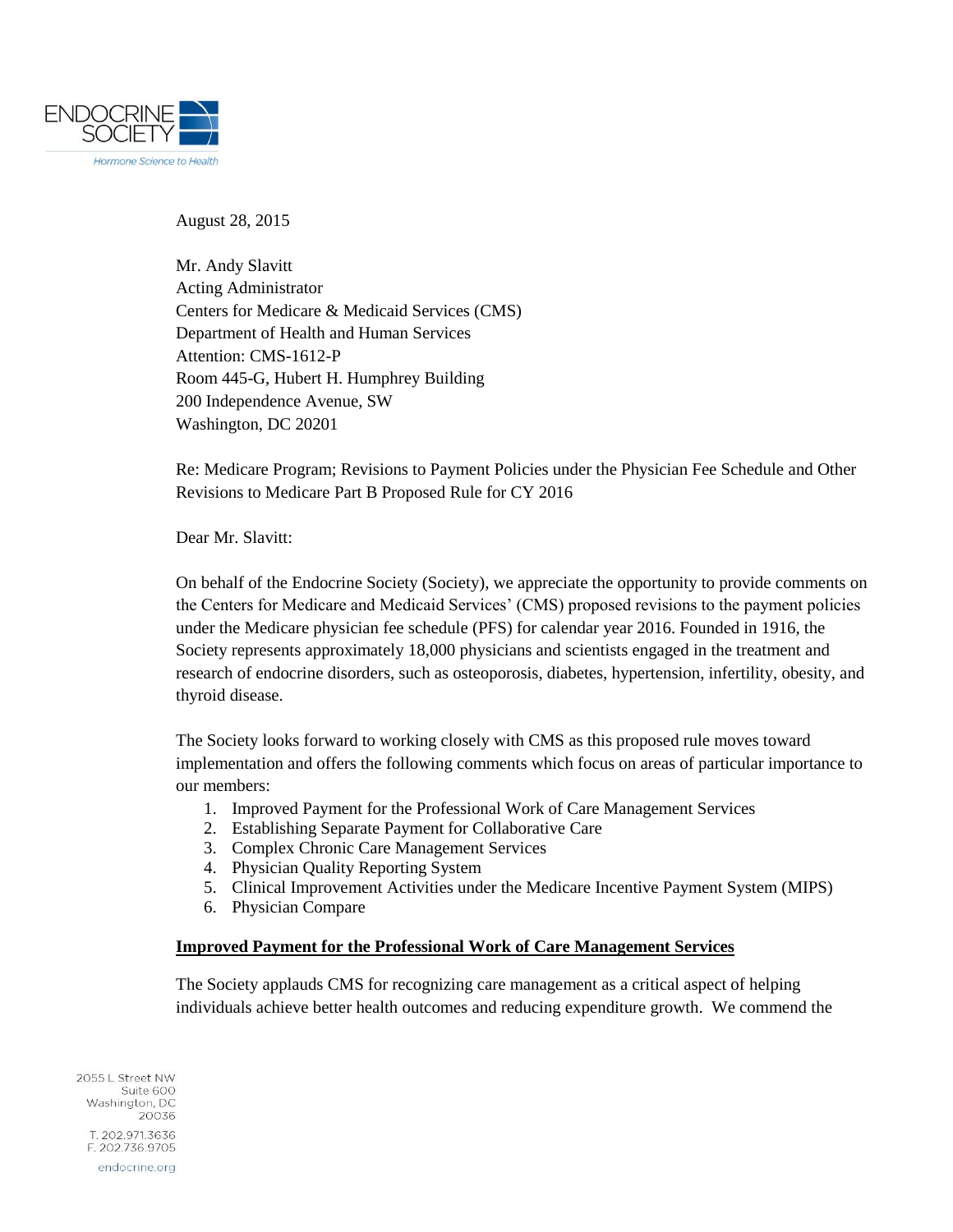

agency for proposing to address the deficiencies in the existing evaluation and management (E/M) services, particularly as they relate to the delivery of comprehensive, coordinated care management.

We support CMS' proposal to create add-on codes to reimburse currently uncompensated physicians' work associated with E/M services as a practical and expedient, though limited, solution to the undervaluation of E/M services. We favor an initial focus on the outpatient new and established patient E/M code families, since these represent the most substantial of the many deficiencies in the existing codes.

The Society recommends two categories of new add-on codes be developed for use by all specialties: one for new and one for established patients. Each category should have two levels – the first for a high level of intensity and the second for even higher levels of intensity. Our members will suggest the corresponding vignettes.

These codes should follow the resource-based paradigm of resource-based relative value scale (RBRVS) using work intensity as the unit of resource use. For primary care, the levels of intensity would recognize both the complexity of multiple interactions of medications and health problems and the post-visit work intensity for patients with multiple chronic conditions. For the specialist, the levels of intensity would correspond to disease state complexity and medical decision making.

# *More Research Needed in Order to Understand E/M Services*

While we appreciate CMS' current proposal to more fairly recognize physician work in providing E/M services, it is limited in scope by its very nature and will at best be only partially successful. New payment models being studied and implemented by CMS continue to rely on the RBRVS when determining physician compensation. Yet, the existing E/M codes continue to be inadequately defined and valued – a gap that has grown substantially in the 30+ years since their initial Harvard valuation.

In particular, the variability and intensity of the E/M work done by many specialties both within the face-to-face encounter as well as during the post-service period continues to evolve in complexity. Unfortunately, the existing E/M codes remain limited and fail to capture the diverse and growing efforts required within the current health care continuum.

Previously, the Society and 15 other cognitive specialties proposed that CMS improve the accuracy in the PFS by creating new outpatient E/M codes that would be developed from a research-based model. The model would be developed by studying the work done by physicians across the country before, during and after E/M services. If successful, this research-based model could then be used to address the deficiencies in the other E/M code families.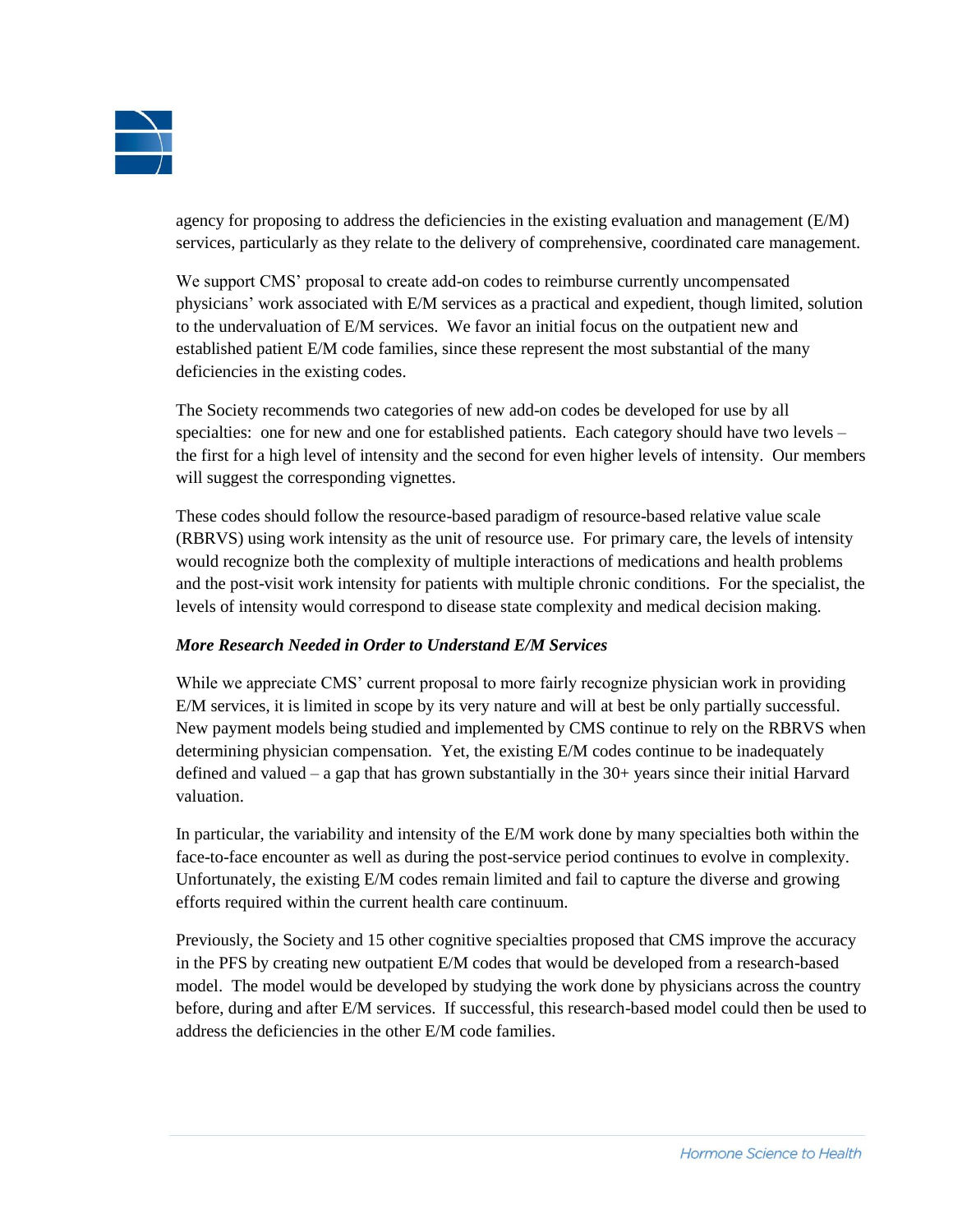

We urge CMS to commit to underwriting this research by hiring an expert contractor to work with stakeholders to develop a comprehensive understanding of the outpatient E/M work that physicians and their clinical staff currently perform. This research would: 1) describe in detail the full range of intensity for outpatient E/M services, 2) define discrete levels of service intensity based on this observational and electronically stored data combined with expert opinion, 3) develop documentation expectations for each service level that place a premium on the assessment of data and resulting medical decision making, 4) provide efficient and meaningful guidance for documentation and auditing, and 5) ensure accurate relative valuation as part of the PFS.

This research will be critical to identifying and valuing the uncompensated work associated with E/M services that the agency intends to support with the add-on code proposal, as well as for the development of new E/M codes. It will also help clarify what physician work should be attributed to the E/M services and allow a clear definition of what Medicare should expect from chronic care management (CCM) and transitional care management (TCM) services.

We applaud and fully support the commitment on the part of CMS to address the longstanding problem of inadequately defined and undervalued E/M services. We will gladly provide added support to any contractor hired to pursue the needed research and we will be pleased to serve as a resource for the agency in its efforts to ensure accurate service code definitions and valuations.

## **Establishing Separate Payment for Collaborative Care**

Endocrinologists often work as part of a care team to provide optimal care for their patients. Chronic diseases, like diabetes, benefit from such team-based approaches that enable patients, their care givers, and their physicians to work in tandem to improve outcomes. Because of workforce shortages and the rapidly growing number of individuals with endocrine diseases, endocrinologists also serve as a consultant to primary care physicians and other specialists when the need for such expertise might arise. Endocrinologists spend a substantial portion of their time providing these collaborative services, including professional telephone consults, care coordination, and telemedicine. Through all of these arrangements, endocrinologists improve patient outcomes and provide additional expertise to the primary physician.

Given the extensive amount of time endocrinologists spend providing collaborative care, we support CMS' proposal to reimburse physicians for this care since the existing E/M services do not reimburse for the services provided in this context. While we understand that this proposed payment is not a replacement for the consultation codes, this proposal would address a gap in reimbursement that has existed since the elimination of those service codes. We envision that these payments will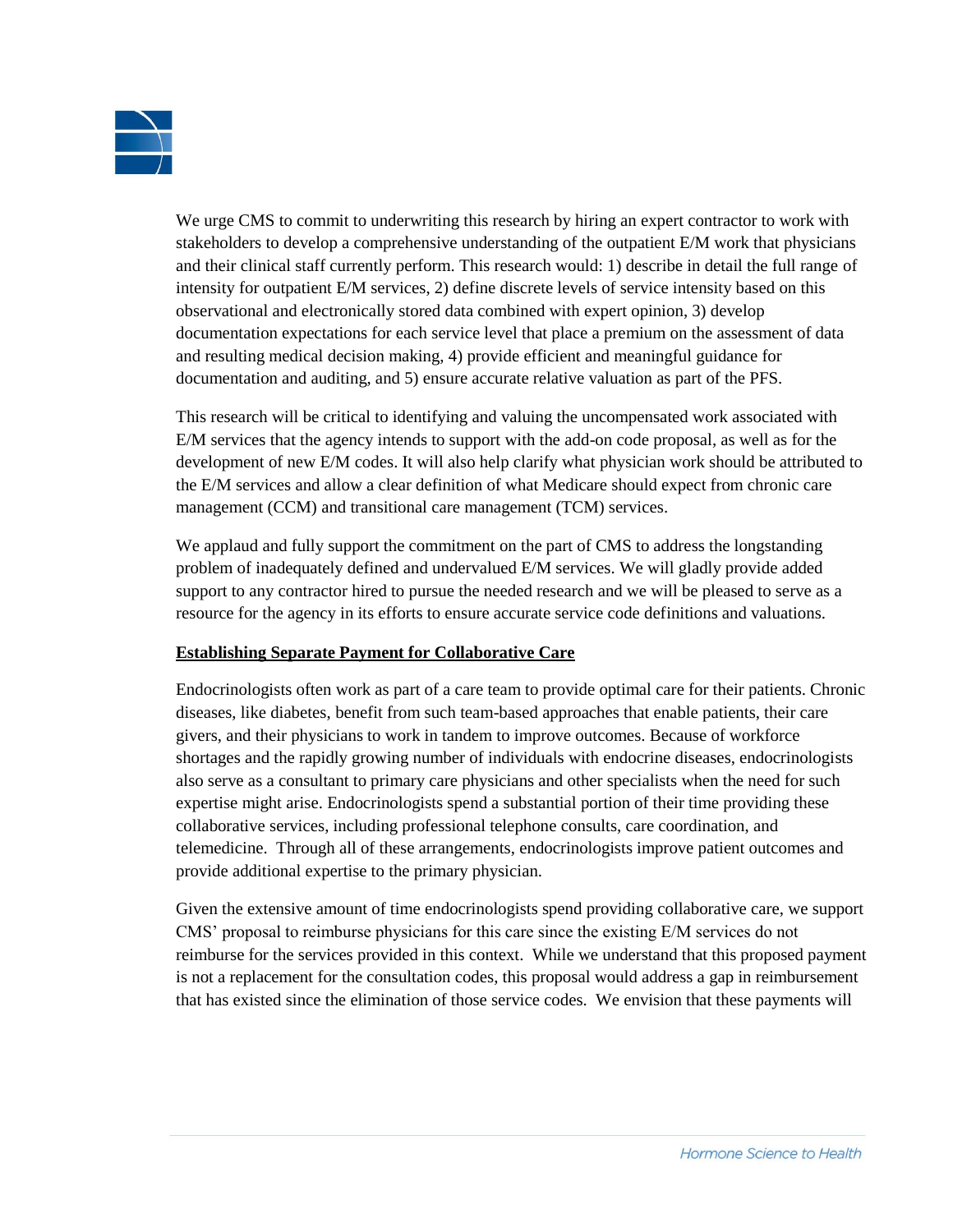

reimburse physicians who may collaborate on a patient's case but never have face-to-face patient interactions.

As CMS considers how to operationalize this proposal, we are concerned about the imposition of potential health information technology requirements. If these requirements are too burdensome, they could prove to be too challenging for small practices and solo practitioners. We recommend that CMS remember this as the proposal is operationalized and not require full data transparency between collaborating physicians.

We also recommend that patient liability be waived for all physicians who provide collaborative care, extending beyond those participating in certain Innovation Center projects. Increasing access to specialty knowledge and to decision support will improve the accuracy of the primary physician's medical decision making and improve efficiency by eliminating the wait to incorporate specialized care recommendations as part of a patient's health plan.

## **Complex Chronic Care Management (CCM) Services**

The Society commends CMS for looking for ways to improve beneficiary access to both the CCM and TCM services. We believe that this non-face-to-face care is critical to improving beneficiary health outcomes and lowering costs. However, we believe that the CCM code utilization will not increase unless specific changes to the service are made.

Endocrinologists provide care for many Medicare beneficiaries with chronic and complex conditions, like diabetes and thyroid disease, and often take on the role of the primary provider in disease management. We believe that our members and their patients will benefit if refinements are made to this code. The proposed work RVU of 0.61 and non-facility practice expense RVU of 0.54, which is approximately \$42 in reimbursement for the service, undervalues the service. We remain concerned that the reimbursement level is so low that it does not support the costs of the staffing and technology requirements for the service, so physicians continue to do this work but do not bill for the service. We also recommend that CMS consider adopting the CPT code for more complex patients with its higher reimbursement level. This service would better reflect the complexity of many patients who require this type of care management.

The Society is also concerned about the time requirements for the service, which requires 20 minutes of care management services to be provided over a 30 day period. In the first eight months of use, this requirement has proven inefficient and impractical in practice. Patient care coordination needs may vary considerably from month to month. Over a year, the average time spent on non-face-toface services may be 20 minutes per month. However, it could vary widely from month to month,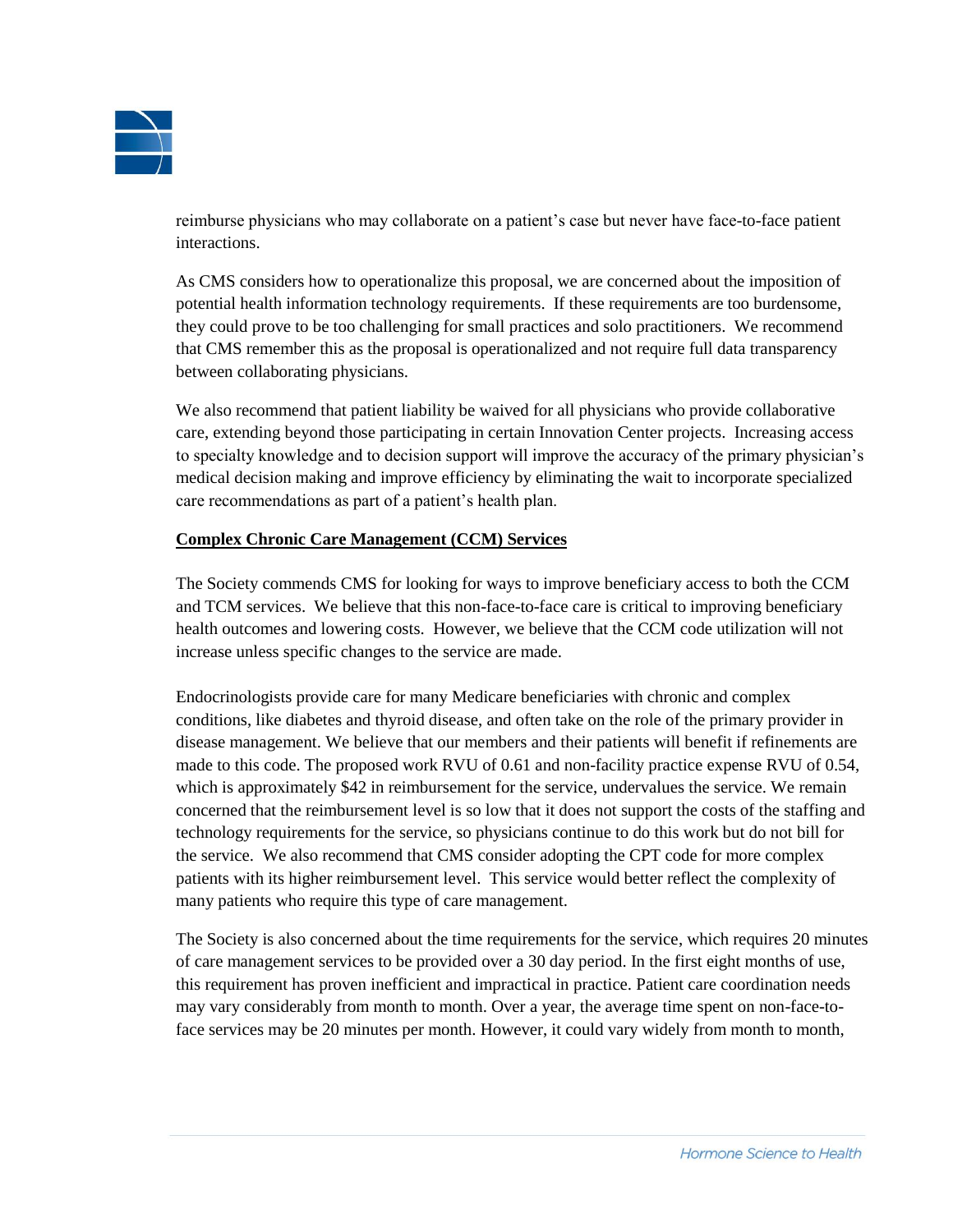

some months only a 5 minute phone call may be required and other months calls as long as 45 minutes may be required to manage a patient's condition. The requirement of 20 minutes per month will impose an unrealistic expectation that will challenge practices and potentially lead to unnecessary documentation. Documenting short phone calls or other interactions could interrupt the workflow of a practice and potentially disrupt the care delivered to patients. As such, the Society recommends that the reporting period be one year, and that the payment be based on a monthly average of 20 minutes across the year.

## **Physician Quality Reporting System**

CMS has stated that it will implement two new measures groups: Diabetic Retinopathy and Multiple Chronic Conditions. The Society supports these new measures groups and thanks CMS for placing a greater emphasis on diabetes and other chronic conditions. With over 29 million people in the US with diagnosed or undiagnosed diabetes and approximately 25 percent of the population with multiple chronic diseases, the government must place its full support behind efforts to reduce these diseases and the resulting co-morbidities. Encouraging eligible providers (EPs) to focus on improving care for these patient populations will ultimately result in improved health and lower costs.

Despite these new measures groups, endocrinologists still lack a robust set of measures that reflect their practice patterns. The Society encourages CMS to work with the medical community to develop measures for those specialties who may lack a wide breadth of measures related to the work of their specialty. For example, many endocrinologists subspecialize in specific conditions, such as thyroid disease. For these physicians who see very few patients with diabetes, the number of measures from which they have to choose is very small. CMS must continue to work with specialty organizations to identify alternative methods for measure development and testing. Many small organizations lack the resources to undertake the time-intensive and costly process to develop measures specific to their specialty. We commend CMS for their willingness to accept measures outside of the NQF endorsement process, but urge even greater flexibility for those specialties with few measures specific to their work.

## **Clinical Improvement Activities under the Medicare Incentive Payment System (MIPS)**

CMS has requested stakeholder input on activities that may qualify as Clinical Improvement Activities under the new MIPS program. The Society supports rewarding a practice's efforts to improve quality through the addition of clinical improvement activities to their services. The Society recommends that CMS consider recognition of tools and activities that allow the patient to play a greater role in their care, such as the use of shared decision making tools and transitions of care resources. These tools will encourage buy-in from patients for their care plans, and will ensure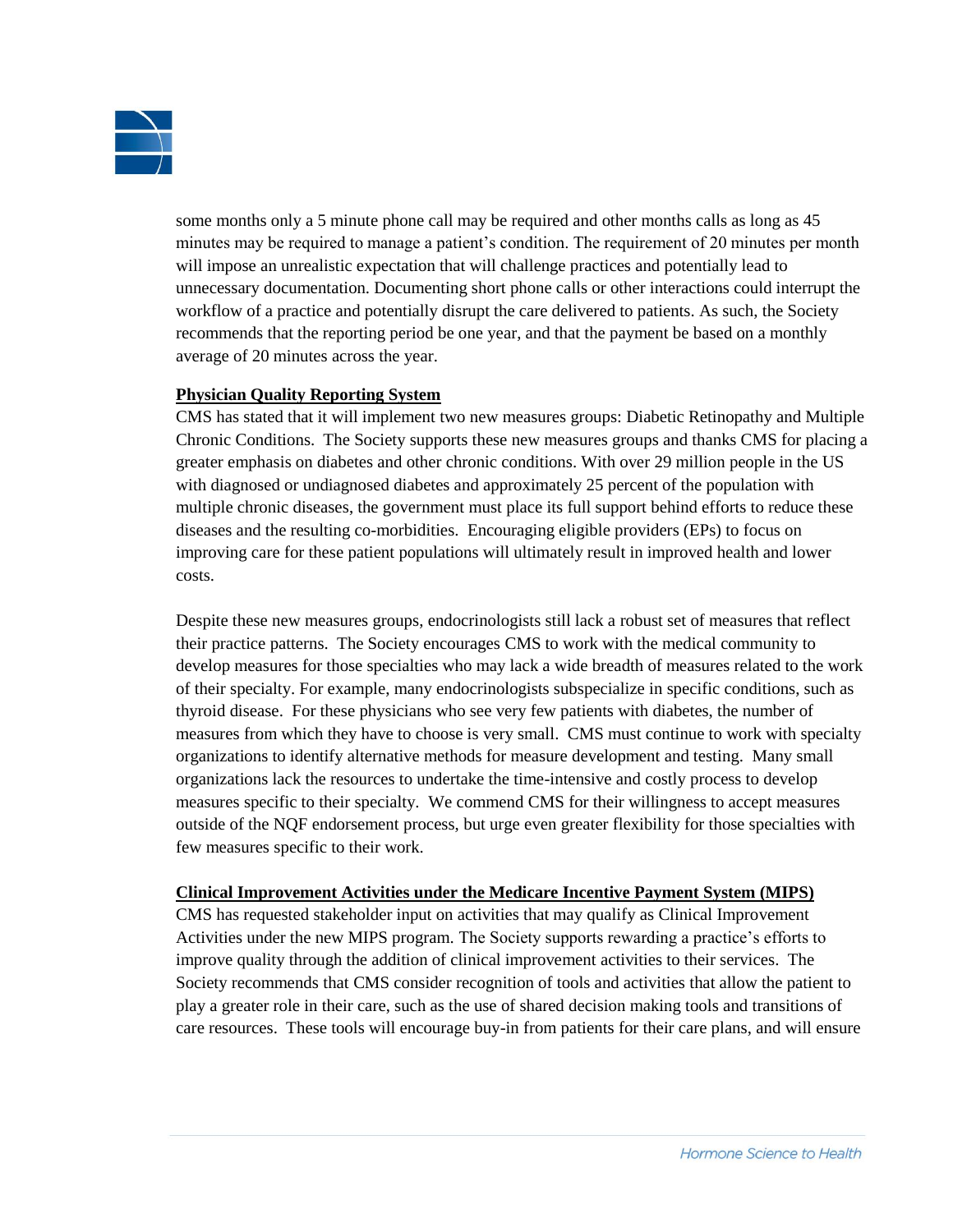

that relevant information is shared with the other providers in the patient's care team, thereby leading to higher-quality of care, fewer complications, and reduced costs. The Society has developed resources to encourage shared decision making for patients starting on mealtime insulin (Accurate Insulin Decisions at [www.accurateinsulin.org\)](http://www.accurateinsulin.org/), and aid the transition for patients moving from the care of a pediatric endocrinologist to an adult endocrinologist [\(www.endocrinetransitions.org\)](http://www.endocrinetransitions.org/). We have also partnered with the American College of Physicians to develop toolkits to facilitate more effective, high value, patient-centered care coordination between primary care and specialty practices (hvc.acponline.org).

CMS should also consider diabetes self-management training (DSMT) as a clinical improvement activity. DSMT provides critical knowledge and skills training to patients with diabetes, helping them manage medications, address nutritional issues, facilitate diabetes-related problem solving, and make other critical lifestyle changes to effectively manage their diabetes. Evidence shows that individuals participating in DSMT programs are able to progress along the continuum necessary to make sustained behavioral changes in order to manage their diabetes. DSMT has been proven effective in helping to reduce the risks and complications of diabetes and is a vital component of an overall diabetes treatment regimen. Patients who have received training from a certified diabetes educator are better able to implement the treatment plan received from a physician skilled in diabetes treatment. Despite its effectiveness in reducing diabetes-related complications and associated costs, DSMT has been recognized by CMS as an underutilized Medicare benefit, even after more than a decade of coverage. Providing credit through the MIPS program for practices that offer DSMT to their patients may encourage more providers to offer this service.

## **Physician Compare**

CMS proposes to continue the Physician Compare program under the policies established in prior years, with the addition of two new proposals, including the reporting of group practices and EPs who receive a positive adjustment for the Value Modifier (VM). The VM program is new to most EPs, and is a relatively complicated program. The Society is concerned that reporting those who receive a positive adjustment will provide an inaccurate picture to patients who use the Physician Compare website to select a provider. Given that the VM program will sunset at the close of 2018 and Merit-Based Incentive Payment System (MIPS) will be implemented in 2019, we encourage CMS not to implement this proposal and instead wait to report the VM component of MIPS. Only when providers fully understand the program and how it affects their practice will the reporting of a positive adjustment provide meaningful information to consumers. We believe that the appropriate time will be when all providers are reporting under MIPS.